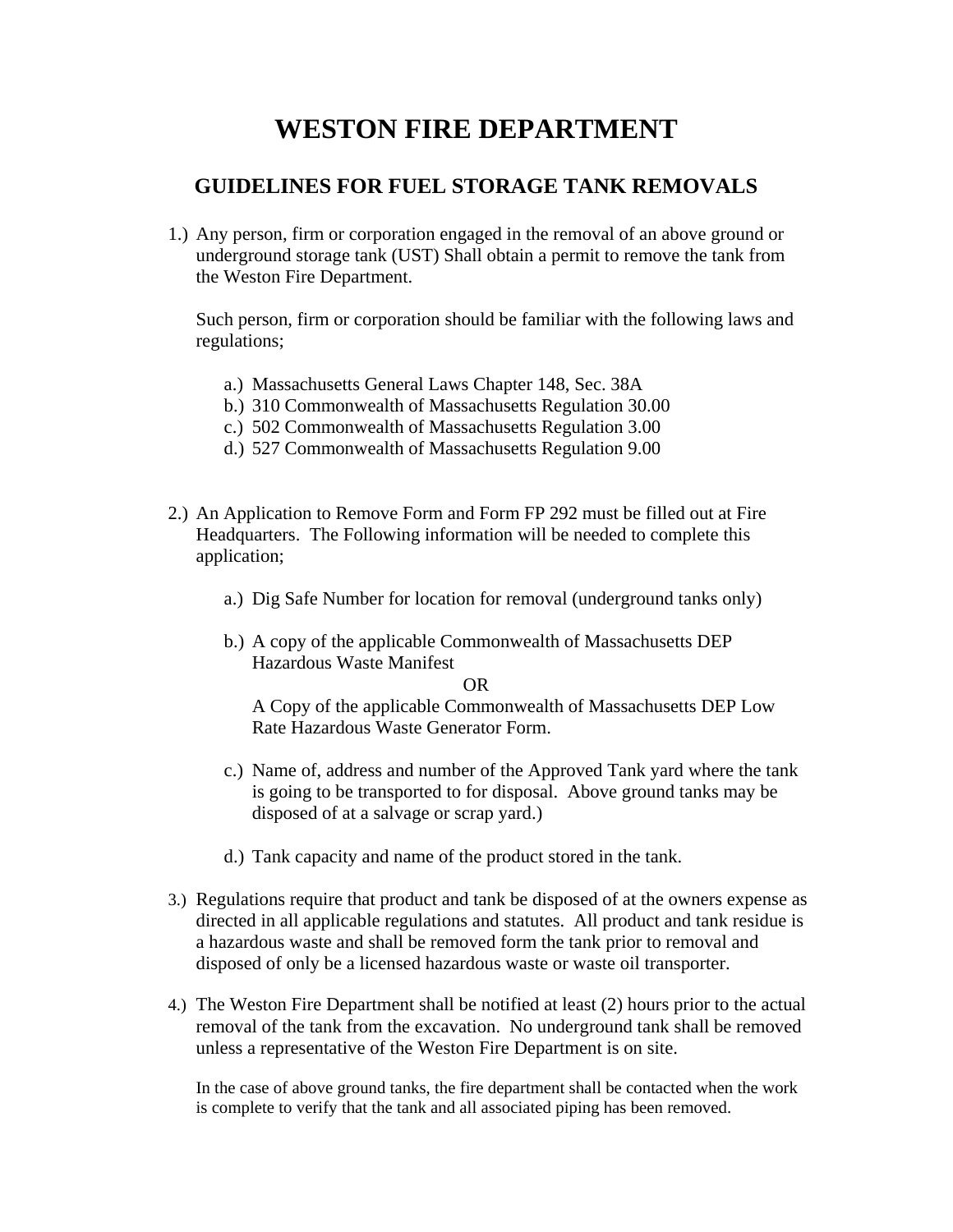- 5.) Tanks removed shall not be cut up on site prior to transport to the Approved Tank Yard for disposal. All UST's removed from the ground must be transported from the Town on the same day that they are removed.
- 6.) A receipt of disposal signed by the representative of the Approved Tank or salvage yard (Form FP 291) shall be forwarded to the Weston Fire Department within seventy-two (72) hours of the tanks removal.
- 7.) The person, firm or corporation to whom the permit is issued is responsible for the removal and disposal of all product, tank residue, and tank in strict accordance with all applicable statues, laws and regulations. You are responsible for any and all violations. Additional requirements my be added based on conditions which may arise at the removal site.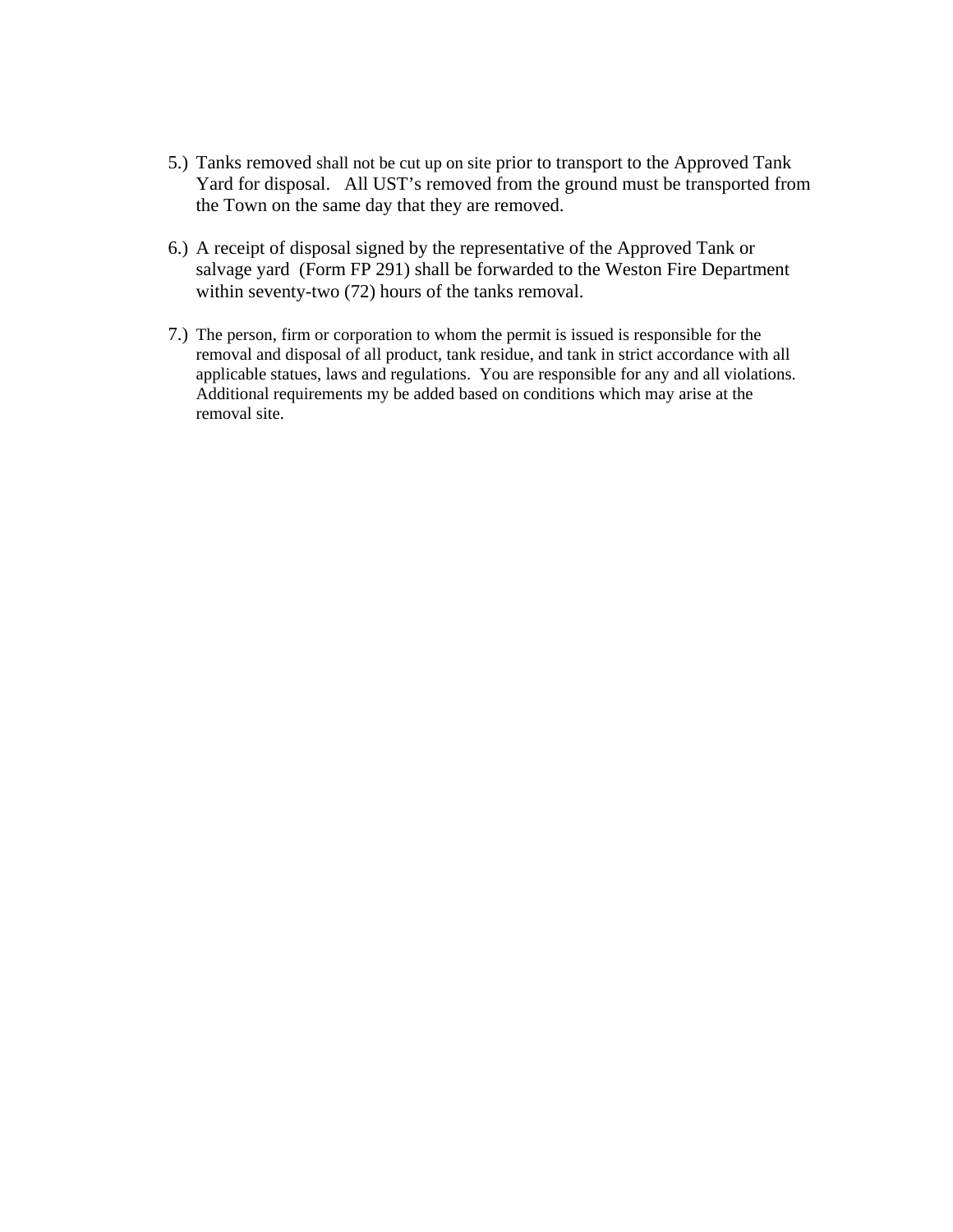# **TOWN OF WESTON** Fire Department

394 Boston Post Road Weston MA 02493-1512 (781)786-6102

### **Application to Remove Fuel Storage Tank**

Company Name:

Company Address:,

Company Cell Telephone: Fax:

Location of Tank Removal: , Weston MA 02493

Tank Owner:

My company hereby submits Commonwealth of Massachusetts DEP Hazardous Waste Manifest Number:

Or

Copy of Commonwealth of Massachusetts DEP Low Rate Hazardous Waste Generator Registration Form Number:

Dig Safe Number: (Required for underground tanks)

SIGNATURE OF APPLICANT: \_\_\_\_\_\_\_\_\_\_\_\_\_\_\_\_\_\_\_\_\_\_\_\_\_\_\_\_\_\_\_\_\_\_\_\_\_\_\_\_\_\_\_\_

PRINTED NAME OF APPLICANT: \_\_\_\_\_\_\_\_\_\_\_\_\_\_\_\_\_\_\_\_\_\_\_\_\_\_\_\_\_\_\_\_\_\_\_\_\_\_\_\_

------------------------------------

*Office Use Only*

Permit #: Date: Date: By:

Dig Safe Verified: Manifest / Registration:

Tank Card Returned: